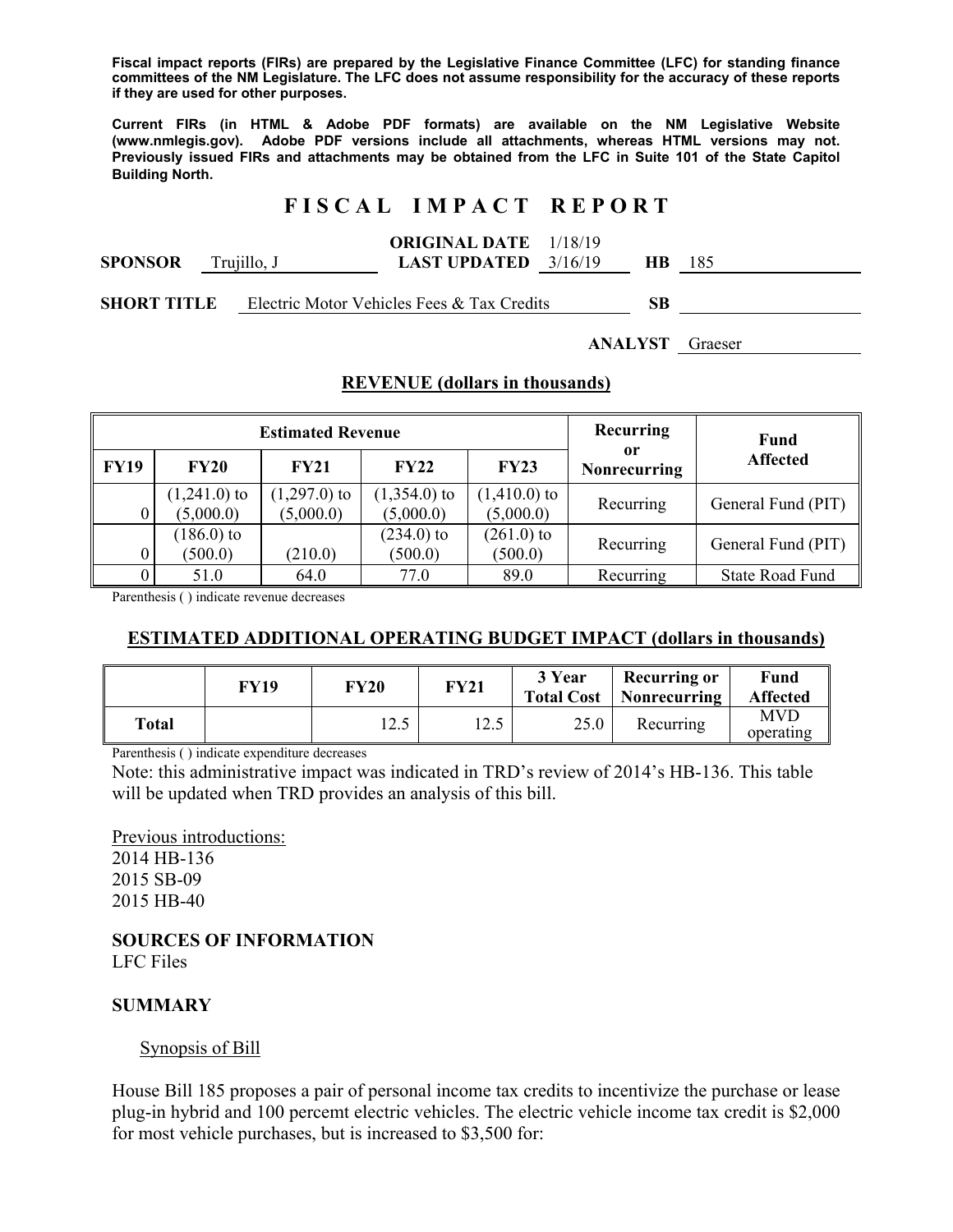- Single taxpayers with adjusted gross income of \$50,000 or less;
- Married filing separately with adjusted gross income \$50,000 or less; and
- Married filing jointly or heads of household with adjusted gross income of \$75,000 or less.

Taxpayers may claim a credit in each year in which the taxpayer purchases an electric or plug-in hybrid vehicle. The maximum aggregate amount of personal income tax credits that will be paid in any year is \$5,000,000. If any claim is denied because of the cap, that claim becomes the first paid in the following year. The credit is refundable.

The second credit is an electric vehicle charging unit income tax credit. This credit is a maximum of \$300 or the actual cost of purchasing and installing an electric vehicle charging unit. The aggregate annual credits to be paid are limited to \$500,000 and will be paid in the order received by the Department. There is no rollover feature; claims will be paid by TRD on a firstcome, first-paid basis.

The bill also imposes an additional annual registration fee of \$25 dollars for an electric vehicle and \$15 for a plug-in electric vehicle. The proceeds of this additional registration fee will be distributed to the state road fund. This fee is imposed whether the vehicle owner is allowed an electric vehicle income tax credit or not.

The effective date of the additional registration fee is January 1, 2020. The applicable date of the income tax credit is for income tax years beginning on or after January 1, 2020. The purchasers of any electric vehicle or plug-in hybrid vehicle registered in the state after that date will be able to claim the credits on a 2019 income tax return filed by April 15, 2020. The income tax credit portion of the bill does not carry a delayed repeal, but vehicle purchases must be consummated by January 1, 2027

# **FISCAL IMPLICATIONS**

This bill creates or expands a tax expenditure with a cost that is difficult to determine but likely significant. LFC has serious concerns about the significant risk to state revenues from tax expenditures and the increase in revenue volatility from erosion of the revenue base. The committee recommends the bill adhere to the LFC tax expenditure policy principles for vetting, targeting, and reporting or be held for future consideration.

In its analysis of 2014 HB-136, TRD interpreted the provisions of that bill to include hybrid electric vehicles, electric vehicles, and gas and electric vehicles. According to Motor Vehicle Division records, there were approximately 7,164 registered vehicles that met the requirement and the definitions of electric vehicle provided by the bill during fiscal year 2013. This bill, however, redefines eligible vehicles to exclude gas and electric hybrids, in favor of a clear definition of plug-in hybrid. This reduces the number of new vehicles to about 500 per year and a current inventory of about 1,700 vehicles, about equally divided between 100% electric vehicles and plug-in hybrids. Whether this bill satisfactorily excludes conventional gasoline electric hybrid vehicles or not is critical to the analysis.

With the advent of  $>150$  mile range vehicles, with price after federal credit of under \$48,000, including the new Nissan Leaf, the Tesla Model 3 and the Chevrolet Bolt, plug-in electric cars may become more popular. However, gasoline prices will continue around \$2.00 per gallon for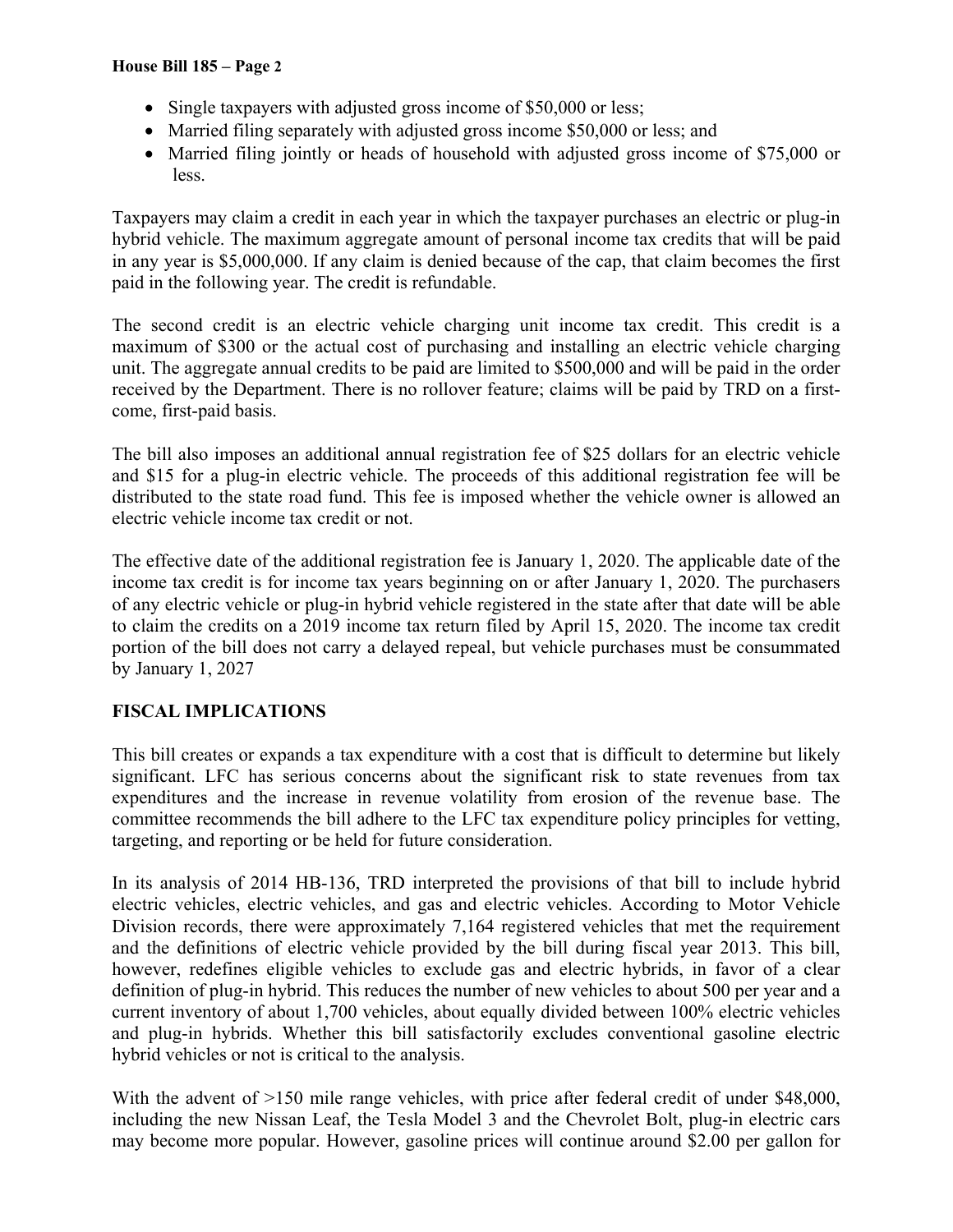some time. This will put a damper on growth of plug-in electric vehicles. In addition, TRD estimates a slow growth in the adoption of the technology for the following reasons:

- Lack of consumer education is a significant barrier to the adoption of the technology since people have little understanding of electric vehicles; and
- Introducing a new technology into a very competitive and established automotive market is a herculean effort.

For the purposes of this estimate, we assume that the inventory of vehicles will grow at a 5 percent annual rate.

|                                          |             |             |             | <b>FY19</b> |             | <b>FY20</b> | <b>FY21</b> | <b>FY22</b>        | <b>FY23</b> |
|------------------------------------------|-------------|-------------|-------------|-------------|-------------|-------------|-------------|--------------------|-------------|
| Total Eligible Vehicles inventory        |             |             |             |             | 1,500       | 2,030       | 2,590       | 3,180              | 3,800       |
| <b>New Vehicles</b>                      |             |             |             |             | 420         | 440         | 460         | 480                | 500         |
| Pre-owned vehicles                       |             |             |             |             | 110         | 120         | 130         | 140                | 150         |
| Plug-in hybrids                          |             |             |             |             | 1,015       | 1,295       | 1,590       | 1,900              | 2,225       |
| 100% Electric                            |             |             |             |             | 1,015       | 1,295       | 1,590       | 1,900              | 2,225       |
| <b>New Small Scale Charging Stations</b> |             |             |             |             | 0           | 620         | 700         | 780                | 870         |
|                                          |             |             |             |             |             |             |             |                    |             |
| \$2,500 tax credits                      |             |             |             |             | 0           | \$748.0     | \$782.0     | \$816.0            | \$850.0     |
| \$3,500 tax credits                      |             |             |             |             | 0           | \$492.8     | \$515.2     | \$537.6            | \$560.0     |
| \$300 charging station credits           |             |             |             |             | 0           | \$186.0     | \$210.0     | \$234.0            | \$261.0     |
| \$15 annual registration fee             |             |             |             |             | 0           | \$19.0      | \$24.0      | \$29.0             | \$33.0      |
|                                          |             |             |             |             |             |             |             |                    |             |
|                                          | <b>FY19</b> | <b>FY20</b> | <b>FY21</b> |             | <b>FY22</b> | <b>FY23</b> |             |                    |             |
| <b>EV Tax Credits</b>                    | 0           | (1,241.0)   | (1,297.0)   |             | (1,354.0)   | (1,410.0)   | R           | General Fund (PIT) |             |
| <b>Charging Station Tax Credits</b>      | 0           | (186.0)     | (210.0)     |             | (234.0)     | (261.0)     | R           | General Fund (PIT) |             |
| <b>Additional Registration Fees</b>      | 0           | 51.0        |             | 64.0        | 77.0        | 89.0        | R           | State Road Fund    |             |
| \$25 annual registration fee             |             |             |             |             | 0           | \$32.0      | \$40.0      | \$48.0             | \$56.0      |

The EV tax credits are limited to \$5,000,000 per fiscal year, while the charging station tax credits are limited to \$500,000 per fiscal year. The model estimate is shown as the lower impact in the table, while the statutory limit is shown as the higher impact amount.

## **SIGNIFICANT ISSUES**

A "qualified electric vehicle" has a number of restrictions and requirements. The vehicle must:

- $\bullet$  be new;
- have a purchase price of less than \$48,000;
- have an unloaded base weight of not less than 2,200 pounds and not more than 8,500 pounds;
- not be homemade or significantly modified from a stock manufactured vehicle;
- have a maximum speed in excess of 65 mph;
- have a battery capacity of not less than four kilowatt hours; and
- have a battery capable of being recharged from an external source of electricity.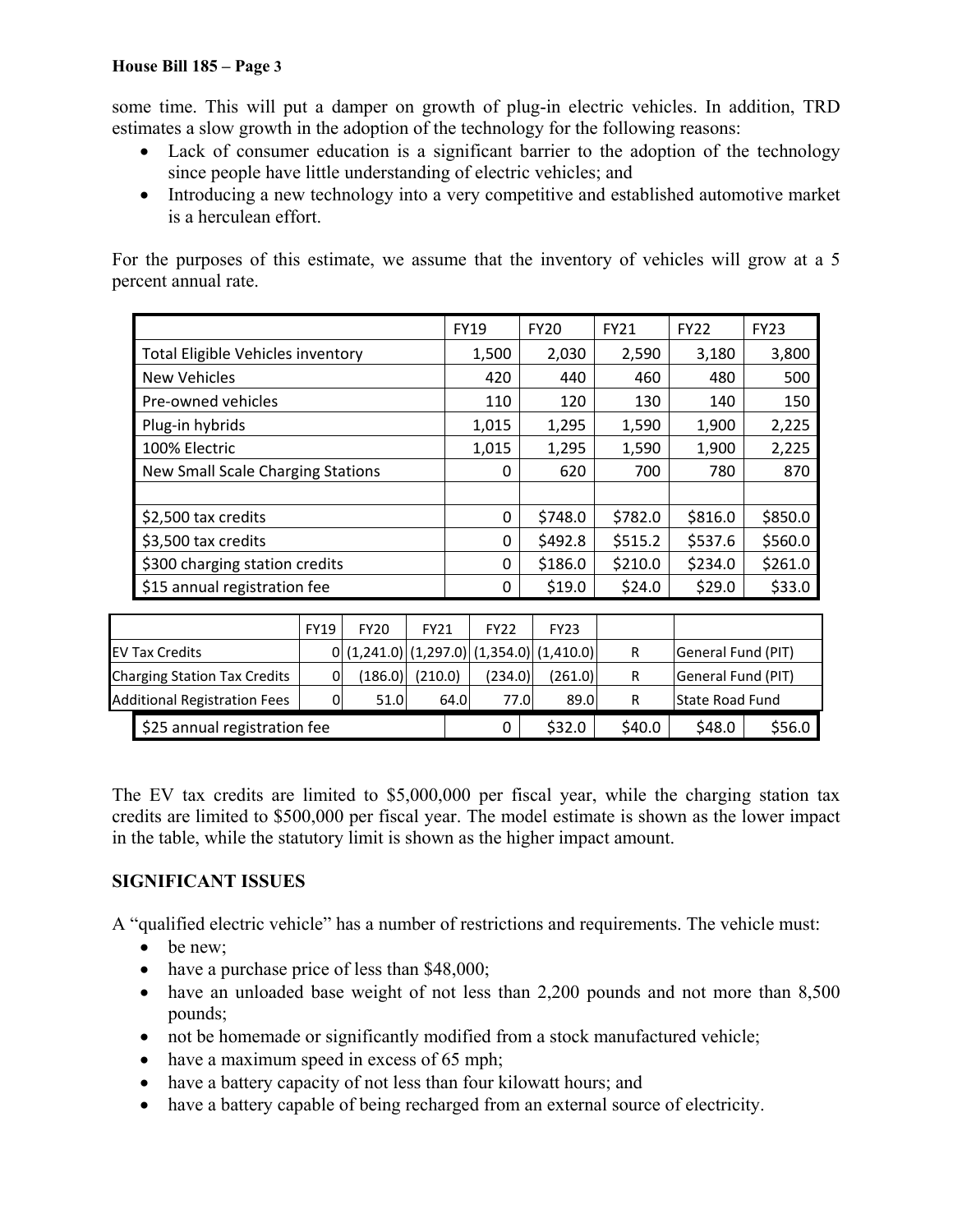This definition ensures that electric motorcycles will not be eligible for the credit. It is not clear, however, that this definition will disqualify conventional gasoline electric hybrid vehicles from the credit. The difficulty may be with the phrase "… capable of being recharged from an external source of electricity. This is a qualification on the battery, not on the vehicle.

TRD previously noted that "Even with this credit, the consumer incurs the initial expense before realizing the benefit which is often the tax year after the purchase or the leasing period. Considering the average household income in New Mexico, most families cannot afford to make such a big investment while they have other basic needs to meet."

Given the current average cost of new units for personal use, an electric vehicle is considered a luxury by most households contributing to the slow growth of electric vehicle purchases.

This bill may be counter to the LFC tax policy principle of adequacy, efficiency and equity. Due to the increasing cost of tax expenditures revenues may be insufficient to cover growing recurring appropriations.

The bill requires taxpayers applying for the electric vehicle income tax credit and the electric vehicle charging unit income tax credit to provide information to TRD which may include a receipt of lease or purchase of the vehicle, a receipt of purchase of a charging station and a copy of data sheet specifying connector type, plug type, voltage, and current of the purchased electric vehicle charging unit.

The bill includes reporting requirements. TRD must compile a report that includes the number of taxpayers approved to receive the tax credits and the aggregate amount of tax credits approved and an analysis of the effectiveness and cost of the tax credit and of whether the tax credit is performing the purpose for which it was created.

TRD has previously noted that the \$15 or \$25 additional registration fees may be simply a nuisance, costing more to collect than it benefits the road fund. The purpose of the fee may be to address the loss of gasoline tax revenues to the road fund created by vehicles that use minimal amounts of gasoline.

## **PERFORMANCE IMPLICATIONS**

The LFC tax policy of accountability is met with the bill's requirement to report annually to an interim legislative committee regarding the data compiled from the reports from taxpayers taking the deduction and other information to determine whether the deduction is meeting its purpose.

## **ADMINISTRATIVE IMPLICATIONS**

TRD has previously reported a moderate impact and that forms and procedures would need to be developed. For ease of administration, TRD requires an application process for these credits prior to allowing the taxpayer to claim the credits. This application could be administered by MVD at the time the vehicle was initially titled and registered. While this provision is not explicit in the provisions of the bill, the bill does provide sufficient latitude and flexibility so that TRD can administer the credit in the most efficient manner.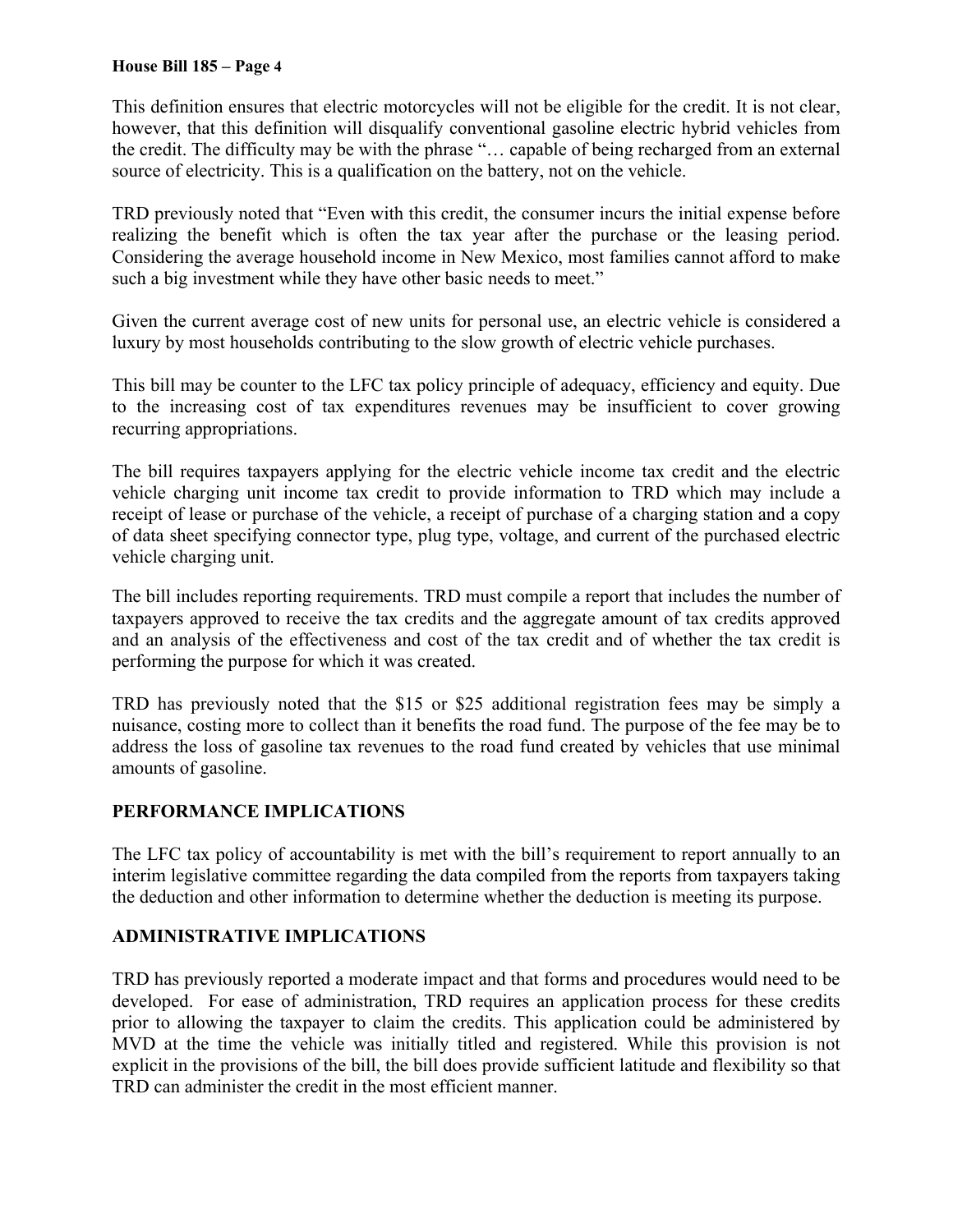In its review of the 2014 HB-236, TRD noted that pre-approval of the credit would eliminate delays in processing refunds which could cost TRD interest on late refunds. Manual review of the application would be needed, requiring a  $\frac{1}{4}$  of an FTE at a recurring cost of \$12,500. However, if the application is processed by MVD at the time of registration, this cost would be assumed within the MVD operating budget. On the other hand, the EV charging station credit would cause delays in processing PIT refunds.

TRD employees and taxpayers would need to be provided technical training on what a qualified electric vehicle and electric vehicle charging unit is. Regulations will need to be drafted for the rules and procedures.

An application and claim form will need to be developed. The forms, instructions and modifications to the income tax forms and publications can be performed with existing resources as part of the annual revision of the tax forms and publications.

## **TECHNICAL ISSUES**

A plain reading of the bill indicates that once the \$500,000 charging station cap is exceeded, taxpayers not awarded a tax credit simply lose the credit, since there is no provision in the bill for rolling the credit to the next year with higher priority. The EV tax credits, however, include this rollover provision.

Section 1, paragraph L may have a problem: subparagraph (1) defines a plug-in hybrid vehicle as having a battery pack that holds at least six kilowatt-hours and is capable of operation without the use of the internal combustion engine for an all-electric range of at least fifteen miles. Section (2) defines a "qualified electric vehicle" as a new motor vehicle or a plug-in hybrid vehicle with a battery capacity of at least four kilowatt-hours capable of being recharged from an external source of electricity. TRD's analysis of the (2) provisions would allow conventional gasoline electric hybrids to qualify for this credit. See discussion below under "Significant Features" and "Other Substantive Issues." This confusion should be clarified.

LFC staff note this bill might raise constitutional questions because of phrasing in the antidonation clause of the New Mexico Constitution. Staff provided a memo to the chairs of HAFC, SFC, and HTRC notifying them of concerns more broadly regarding this type of tax treatment.

## **OTHER SUBSTANTIVE ISSUES**

In previous versions of this bill, TRD notes that the definition of an electric vehicle as a vehicle that is propelled to a significant extent by an electric motor that draws electricity from a battery that has a capacity of not less than four kilowatt-hours and is capable of being recharged from an external source of electricity opens a window for hybrid electric vehicles, electric vehicles, and gas and electric vehicles to qualify for the credits and the considerations makes it easy to maximize the credits since

TRD has previously noted the definition of "qualified electric vehicle" does not give a clear distinction between hybrid vehicles, and electric vehicles which are propelled wholly by rechargeable batteries.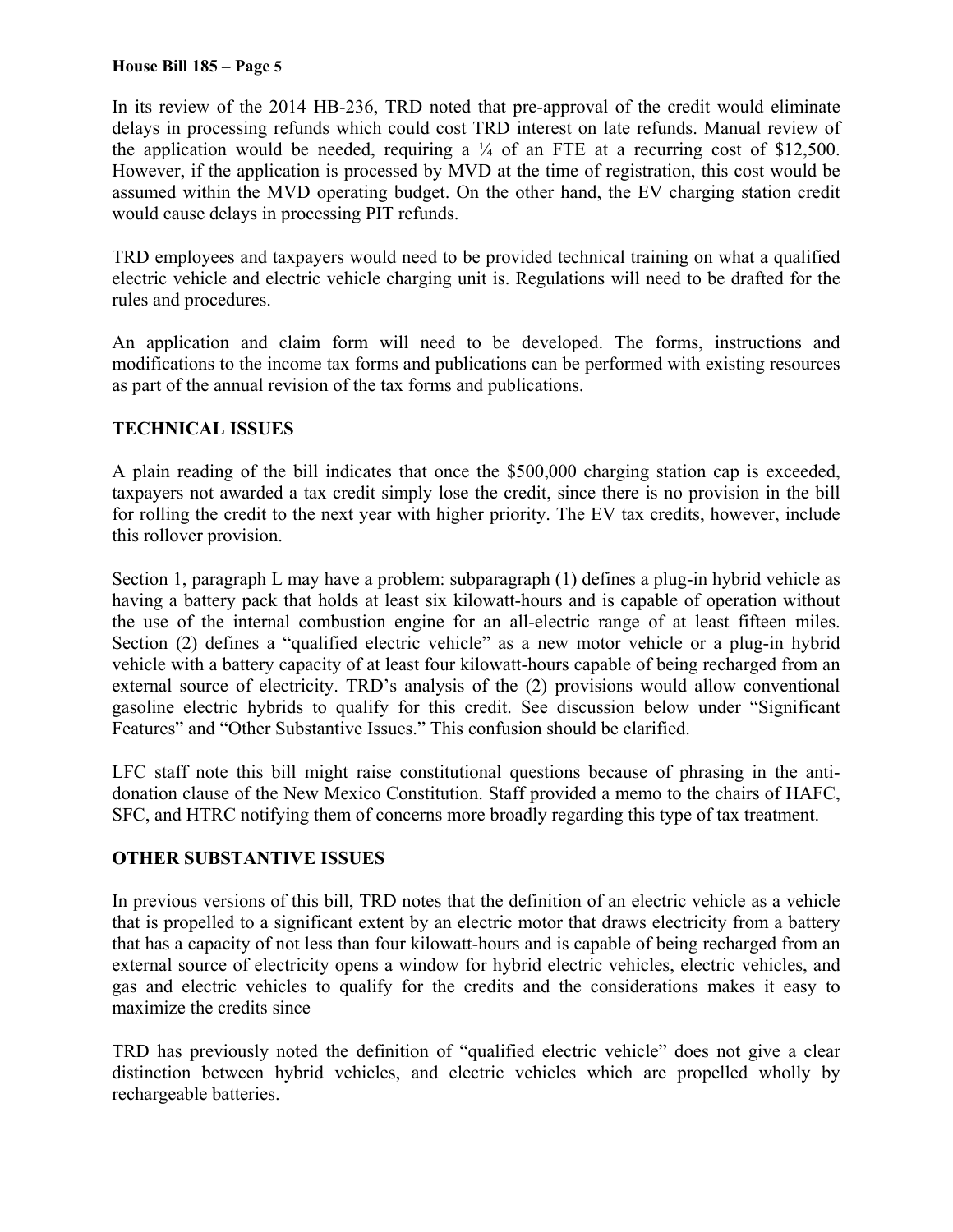TRD also pointed out another substantial issue dealing with leasing. A taxpayer can lease an electric car every tax year and thereby qualify for the credit every year, a potential loophole that may lead to the flooding (maximizing) the credit every tax year.

The provisions of this bill do not conform to the first four of the Legislative Finance Committee's tax policy principles:

- **1. Adequacy**: Revenue should be adequate to fund needed government services.
- **2. Efficiency**: Tax base should be as broad as possible and avoid excess reliance on one tax.
- **3. Equity**: Different taxpayers should be treated fairly.
- **4. Simplicity**: Collection should be simple and easily understood.
- **5. Accountability**: Preferences should be easy to monitor and evaluate

### **ALTERNATIVES**

Although both the EV tax credits and the charging station tax credits appear similar, the administrative consequences are quite different. Separating this bill into a clean EV tax credit bill, which clearly excludes conventional gasoline electric hybrids and a companion bill that includes the charging station tax credit and the increase in registration fees should be considered.

LG/sb/al

| Plug-In Vehicle Comparisons - US<br><b>INSIDEEVS</b><br>Estimation<br><b>Updated 2018-09-03</b> |                                  |                |                                |                 |                  |                                     |                          |                                             |                        |                       |                          |                           |                          |                 |                     |
|-------------------------------------------------------------------------------------------------|----------------------------------|----------------|--------------------------------|-----------------|------------------|-------------------------------------|--------------------------|---------------------------------------------|------------------------|-----------------------|--------------------------|---------------------------|--------------------------|-----------------|---------------------|
| <b>Brand</b>                                                                                    | Model                            |                | <b>Base</b><br>Price<br>(MSRP) | Dest.<br>Charge | Tax<br>Credit    | Price<br>After<br><b>Tax Credit</b> | Battery<br>Size<br>(kWh) | <b>EPA EV</b><br>Range<br>(m <sub>i</sub> ) | Total<br>Range<br>(mi) | Top<br>Speed<br>(mph) | Peak<br>Power EV<br>(kW) | Peak<br>Power ICE<br>(hp) | $0 - 60$<br>mph<br>(sec) | Weight<br>(lbs) | Price<br>per<br>kWh |
| Audi                                                                                            | A3 Sportback e-tron (2018)       |                | 39.500<br>s                    | 975             | 4.502<br>s       | 35,973<br>s                         | 8.8                      | 16                                          | 400                    | 130                   | 75                       | 150                       | 7.6                      | 3.616           | \$4,489             |
| <b>BMW</b>                                                                                      | 330e iPerformance (2018)         |                | 45.600<br>s                    | 995             | $4.001$ \$<br>s  | 42,594                              | 7.6                      | 14                                          | 350                    | 140                   | 65                       | 180                       | 5.9                      | 3.900           | \$6,000             |
| <b>BMW</b>                                                                                      | 530e iPerformance (2018)         |                | 53.400<br>\$                   | 995<br>\$       | $4.668$ \$<br>\$ | 49,727                              | 9.4                      | 16                                          | 370                    | 87                    | 70                       | 184                       | 6.0                      | 4.266           | \$5,681             |
| <b>BMW</b>                                                                                      | 530e x Drive iPerformance (2018) |                | 55,700<br>s                    | 995<br>S.       | $$4.668$ \$      | 52,027                              | 9.4                      | 14                                          | 360                    | 87                    | 70                       | 184                       | 5.8                      | 4.385           | \$5,926             |
| <b>BMW</b>                                                                                      | 740e x Drive iPerformance (2018) |                | 91.250<br>s                    | 995             | $4.668$ \$       | 87,577                              | 9.2                      | 14                                          | 340                    | 155                   | 80                       | 255                       | 5.1                      | 4.409           | \$9,918             |
| <b>BMW</b>                                                                                      | i3 (33.2 kWh) (2018)             | $\equiv$       | $44.450$ \$                    | 995             | $$7.500$ \$      | 37,945                              | 33.2                     | 114                                         | 114                    | 93                    | 125                      | $\overline{\phantom{a}}$  | 7.2                      | 2.961           | \$1,339             |
| <b>BMW</b>                                                                                      | i3 REx (33.2 kWh) (2018)         |                | 48.300<br>s                    | 995<br>S.       | $$7,500$ \$      | 41,795                              | 33.2                     | 97                                          | 180                    | 93                    | 125                      | 34                        | 8.0                      | 3.234           | \$1,455             |
| <b>BMW</b>                                                                                      | i3s (33.2 kWh) (2018)            | $\equiv$ \$    | 47.650                         | 995<br>s        | $$7,500$ $$$     | 41,145                              | 33.2                     | 107                                         | 107                    | 100                   | 135                      | ---                       | 6.8                      |                 | \$1,435             |
| <b>BMW</b>                                                                                      | i3s REx (33.2 kWh) (2018)        |                | 51.500<br>\$                   | 995<br>s        | $$7,500$ $$$     | 44,995                              | 33.2                     | 97                                          | 180                    | 100                   | 135                      | 34                        | 7.6                      |                 | \$1,551             |
| <b>BMW</b>                                                                                      | i8 Coupe (2019)                  |                | \$147,500                      | 995             | \$5,669          | 142,826<br>s                        | 11.6                     | 17                                          | 320                    | 155                   | 105                      | 228                       | 4.2                      | 3,501           | \$12,716            |
| <b>BMW</b>                                                                                      | i8 Roadster (2019)               |                | \$163,300                      | 995<br>\$       | \$5.669          | 158,626<br>s                        | 11.6                     | 17                                          | 320                    | 155                   | 105                      | 228                       | 4.4                      | 3671            | \$14.078            |
| <b>BMW</b>                                                                                      | X5 x Drive40e (2018)             |                | 63,750<br>\$.                  | 995             | $$4.668$ \$      | 60.077                              | 9.2                      | 13                                          | 540                    | 130                   | 80                       | 240                       | 6.5                      | 5.220           | \$6,929             |
| Cadillac                                                                                        | CT6 PHEV (2018)                  |                | \$<br>75.095                   | 995<br>\$       | $7,500$ \$<br>s  | 68,590                              | 18.4                     | 31                                          | 430                    | 150                   | 149                      | 335                       | 5.2                      | 4.400           | \$4,081             |
| Chevrolet                                                                                       | Bolt EV (2018)                   | $\blacksquare$ | 36.620<br><sub>S</sub>         | 875             | $7,500$ \$<br>s. | 29,995                              | 60                       | 238                                         | 238                    | 90                    | 150                      | $\overline{a}$            | 6.5                      | 3.580           | \$610               |
| Chevrolet                                                                                       | Volt (2018)                      |                | 33.220<br>s                    | 875             | $$7.500$ \$      | 26,595                              | 18.4                     | 53                                          | 420                    | 98                    | 111                      | 101                       | 8.4                      | 3.543           | \$1,805             |
| Chrysler                                                                                        | Pacifica Hybrid (2018)           |                | \$<br>39.995                   | \$1,395         | $$7,500$ \$      | 33,890                              | 16                       | 33                                          | 570                    |                       |                          | 248                       |                          |                 | \$2,500             |
| Fiat                                                                                            | 500e (2017)                      | $\equiv$ s     | 32.995                         | \$1,295         | $$7,500$ \$      | 26,790                              | 24                       | 84                                          | 84                     | 85                    | 83                       | $\overline{\phantom{a}}$  | 8.9                      | 2.980           | \$1,375             |
| Ford                                                                                            | Focus Electric (2018)            | $\equiv$ \$    | 29.120                         | 875<br>s.       | $$7,500$ \$      | 22,495                              | 33.5                     | 115                                         | 115                    |                       | 107                      | $\overline{\phantom{a}}$  |                          | 3.640           | \$869               |
| Ford                                                                                            | Fusion Energi (2018)             |                | 31.400                         | 875<br>s.       | $$4.007$ \$      | 28,268                              | 7.6                      | 21                                          | 610                    | 104                   | 88                       | 141                       | 86                       | 3.984           | \$4,132             |
| Ford                                                                                            | Fusion Energi - Titanium (2019)  |                | \$ 34.595                      | 875<br>Ŝ.       | $$4.585$ \$      | 30,885                              | 9.0                      | 25                                          |                        |                       | 88                       | 141                       |                          | 3.986           | \$3.844             |
| Honda                                                                                           | Clarity Electric (2018)          | $\equiv$       | lease only                     |                 | \$7.500          |                                     | 25.5                     | 89                                          | 89                     |                       | 120                      | sin a                     |                          | 4.024           |                     |
| Honda                                                                                           | Clarity Plug-in Hybrid (2018)    |                | 33.400<br>\$                   | 895             | $$7.500$ $$$     | 26,795                              | 17                       | 47                                          | 340                    |                       | 135                      | 103                       |                          | 4.052           | \$1,965             |
| Hvundai                                                                                         | IONIQ Electric (2018)            | $\equiv$ s     | $29.500$ \$                    | 885             | $$7,500$ \$      | 22,885                              | 28                       | 124                                         | 124                    | 102                   | 88                       | $\sim$                    | 99                       | 3.164           | \$1,054             |
| Hyundai                                                                                         | IONIQ Electric (2019)            | $\equiv$ s     | $29.815$ \$                    | 885             | $$7,500$ \$      | 23,200                              | 28                       | 124                                         | 124                    | 102                   | 88                       | $-$                       | 99                       | 3.164           | \$1,065             |
| Hyundai                                                                                         | IONIQ Plug-in Hybrid (2018)      |                | s<br>24.950                    | 885<br>s        | $$4.543$ \$      | 21,292                              | 8.9                      | 29                                          | 630                    |                       | 45                       | 104                       |                          |                 | \$2,803             |
| Hyundai                                                                                         | IONIQ Plug-in Hybrid (2019)      |                | 25,350<br>s                    | 885<br>\$       | $$4.543$ \$      | 21,692                              | 8.9                      | 29                                          | 630                    |                       | 45                       | 104                       |                          |                 | \$2,848             |
| Hyundai                                                                                         | Kona Electric (2019)             | ▬              |                                | 885             | \$7,500          |                                     | 64.0                     | 258                                         | 258                    | 104                   | 150                      | ---                       | 7.6                      |                 |                     |
| Hyundai                                                                                         | Sonata PHEV (2018)               |                | $33.250$ \$<br>s.              | 885             | s.<br>4.919      | 29.216<br>'S                        | 9.8                      | 28                                          | 600                    | 75                    | 50                       | 154                       |                          | 3.787           | \$3,393             |